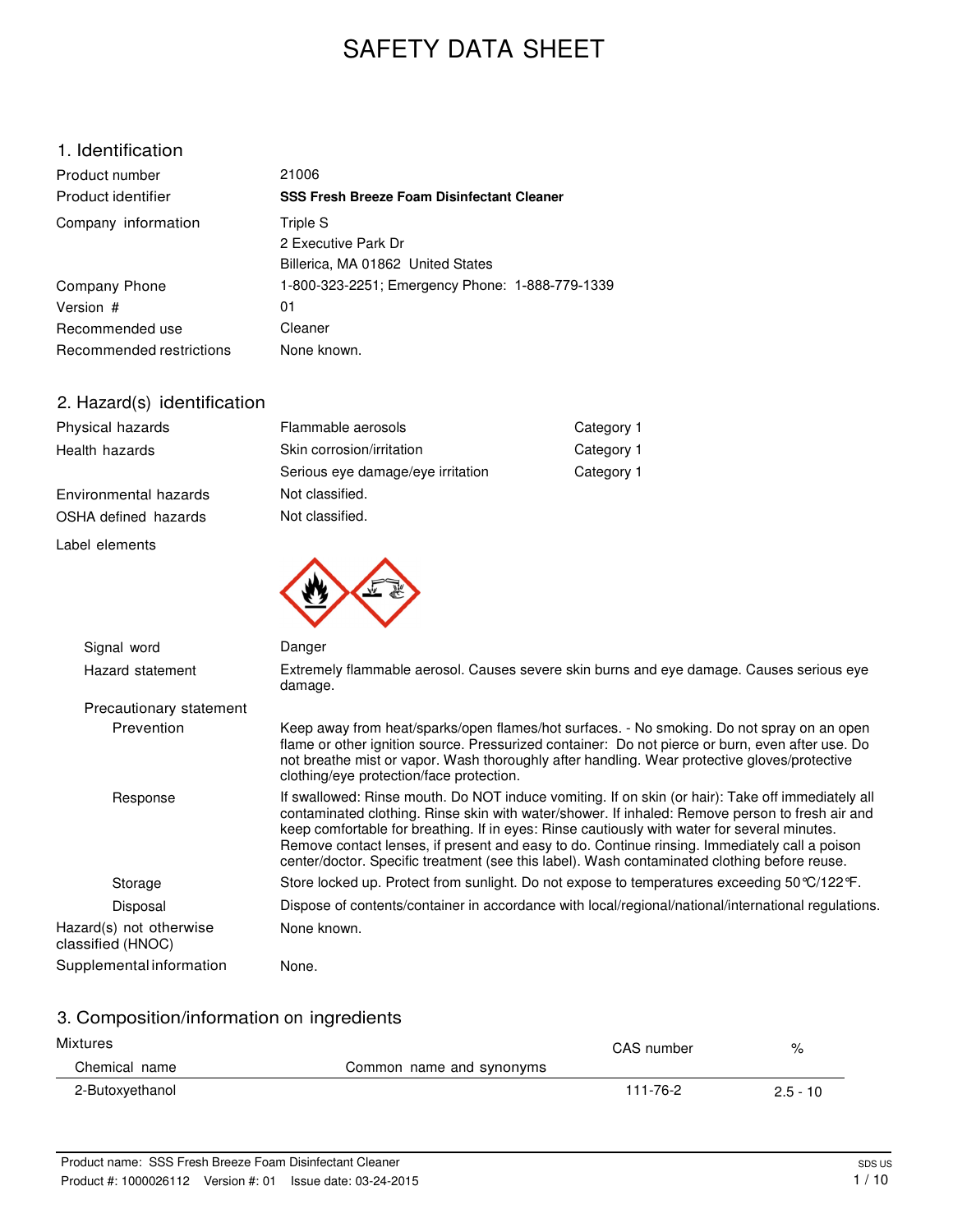| Chemical name                                                                | Common name and synonyms                                                                                                                                                                                                                                                                                                                                                                                                                                                                                                                                                                                  | CAS number | $\%$       |
|------------------------------------------------------------------------------|-----------------------------------------------------------------------------------------------------------------------------------------------------------------------------------------------------------------------------------------------------------------------------------------------------------------------------------------------------------------------------------------------------------------------------------------------------------------------------------------------------------------------------------------------------------------------------------------------------------|------------|------------|
| <b>Butane</b>                                                                |                                                                                                                                                                                                                                                                                                                                                                                                                                                                                                                                                                                                           | 106-97-8   | $1 - 2.5$  |
| <b>EDTA Tertrasodium Salt</b>                                                |                                                                                                                                                                                                                                                                                                                                                                                                                                                                                                                                                                                                           | 64-02-8    | $1 - 2.5$  |
| Other components below reportable levels                                     |                                                                                                                                                                                                                                                                                                                                                                                                                                                                                                                                                                                                           |            | $90 - 100$ |
|                                                                              | *Designates that a specific chemical identity and/or percentage of composition has been withheld as a trade secret.                                                                                                                                                                                                                                                                                                                                                                                                                                                                                       |            |            |
| <b>Composition comments</b>                                                  | For the full text of the R phrases mentioned in this Section, see Section 16.                                                                                                                                                                                                                                                                                                                                                                                                                                                                                                                             |            |            |
| 4. First-aid measures                                                        |                                                                                                                                                                                                                                                                                                                                                                                                                                                                                                                                                                                                           |            |            |
| Inhalation                                                                   | Move to fresh air. Call a physician if symptoms develop or persist.                                                                                                                                                                                                                                                                                                                                                                                                                                                                                                                                       |            |            |
| Skin contact                                                                 | Take off immediately all contaminated clothing. Take off immediately all contaminated clothing.<br>Rinse skin with water/shower. Call a physician or poison control center immediately. Chemical<br>burns must be treated by a physician. Wash contaminated clothing before reuse. Wash clothing<br>separately before reuse.                                                                                                                                                                                                                                                                              |            |            |
| Eye contact                                                                  | Immediately flush eyes with plenty of water for at least 15 minutes. Remove contact lenses, if<br>present and easy to do. Continue rinsing. Call a physician or poison control center immediately.                                                                                                                                                                                                                                                                                                                                                                                                        |            |            |
| Ingestion                                                                    | Call a physician or poison control center immediately. Rinse mouth. Do not induce vomiting. If<br>vomiting occurs, keep head low so that stomach content doesn't get into the lungs.                                                                                                                                                                                                                                                                                                                                                                                                                      |            |            |
| Most important<br>symptoms/effects, acute and<br>delayed                     | Burning pain and severe corrosive skin damage. Causes serious eye damage. Symptoms may<br>include stinging, tearing, redness, swelling, and blurred vision. Permanent eye damage including<br>blindness could result.                                                                                                                                                                                                                                                                                                                                                                                     |            |            |
| Indication of immediate<br>medical attention and special<br>treatment needed | Provide general supportive measures and treat symptomatically. Chemical burns: Flush with water<br>immediately. While flushing, remove clothes which do not adhere to affected area. Call an<br>ambulance. Continue flushing during transport to hospital. Keep victim under observation.<br>Symptoms may be delayed.                                                                                                                                                                                                                                                                                     |            |            |
| General information                                                          | Ensure that medical personnel are aware of the material(s) involved, and take precautions to<br>protect themselves.                                                                                                                                                                                                                                                                                                                                                                                                                                                                                       |            |            |
| 5. Fire-fighting measures                                                    |                                                                                                                                                                                                                                                                                                                                                                                                                                                                                                                                                                                                           |            |            |
| Suitable extinguishing media                                                 | Water fog. Foam. Dry chemical powder. Carbon dioxide (CO2).                                                                                                                                                                                                                                                                                                                                                                                                                                                                                                                                               |            |            |
| Unsuitable extinguishing<br>media                                            | Do not use water jet as an extinguisher, as this will spread the fire.                                                                                                                                                                                                                                                                                                                                                                                                                                                                                                                                    |            |            |
| Specific hazards arising from<br>the chemical                                | Contents under pressure. Pressurized container may explode when exposed to heat or flame.<br>During fire, gases hazardous to health may be formed.                                                                                                                                                                                                                                                                                                                                                                                                                                                        |            |            |
| Special protective equipment<br>and precautions for firefighters             | Firefighters must use standard protective equipment including flame retardant coat, helmet with<br>face shield, gloves, rubber boots, and in enclosed spaces, SCBA.                                                                                                                                                                                                                                                                                                                                                                                                                                       |            |            |
| Fire-fighting<br>equipment/instructions                                      | Move containers from fire area if you can do so without risk. Containers should be cooled with<br>water to prevent vapor pressure build up. For massive fire in cargo area, use unmanned hose<br>holder or monitor nozzles, if possible. If not, withdraw and let fire burn out.                                                                                                                                                                                                                                                                                                                          |            |            |
| Specific methods                                                             | Use standard firefighting procedures and consider the hazards of other involved materials. Move<br>containers from fire area if you can do so without risk. In the event of fire and/or explosion do not<br>breathe fumes.                                                                                                                                                                                                                                                                                                                                                                                |            |            |
| General fire hazards                                                         | Extremely flammable aerosol.                                                                                                                                                                                                                                                                                                                                                                                                                                                                                                                                                                              |            |            |
| 6. Accidental release measures                                               |                                                                                                                                                                                                                                                                                                                                                                                                                                                                                                                                                                                                           |            |            |
| Personal precautions,<br>protective equipment and<br>emergency procedures    | Keep unnecessary personnel away. Keep people away from and upwind of spill/leak. Keep out of<br>low areas. Eliminate all ignition sources (no smoking, flares, sparks, or flames in immediate area).<br>Wear appropriate protective equipment and clothing during clean-up. Do not breathe mist or vapor.<br>Do not touch damaged containers or spilled material unless wearing appropriate protective<br>clothing. Ventilate closed spaces before entering them. Local authorities should be advised if<br>significant spillages cannot be contained. For personal protection, see section 8 of the SDS. |            |            |
| Methods and materials for<br>containment and cleaning up                     | Refer to attached safety data sheets and/or instructions for use. Eliminate all ignition sources (no<br>smoking, flares, sparks, or flames in immediate area). Keep combustibles (wood, paper, oil, etc.)<br>away from spilled material. Stop leak if you can do so without risk. Move the cylinder to a safe and<br>open area if the leak is irreparable. Cover with plastic sheet to prevent spreading. Absorb in<br>vermiculite, dry sand or earth and place into containers. Prevent entry into waterways, sewer,<br>basements or confined areas. Following product recovery, flush area with water.  |            |            |
|                                                                              | Small Spills: Wipe up with absorbent material (e.g. cloth, fleece). Clean surface thoroughly to<br>remove residual contamination. For waste disposal, see section 13 of the SDS.                                                                                                                                                                                                                                                                                                                                                                                                                          |            |            |
| Environmental precautions                                                    | Avoid discharge into drains, water courses or onto the ground.                                                                                                                                                                                                                                                                                                                                                                                                                                                                                                                                            |            |            |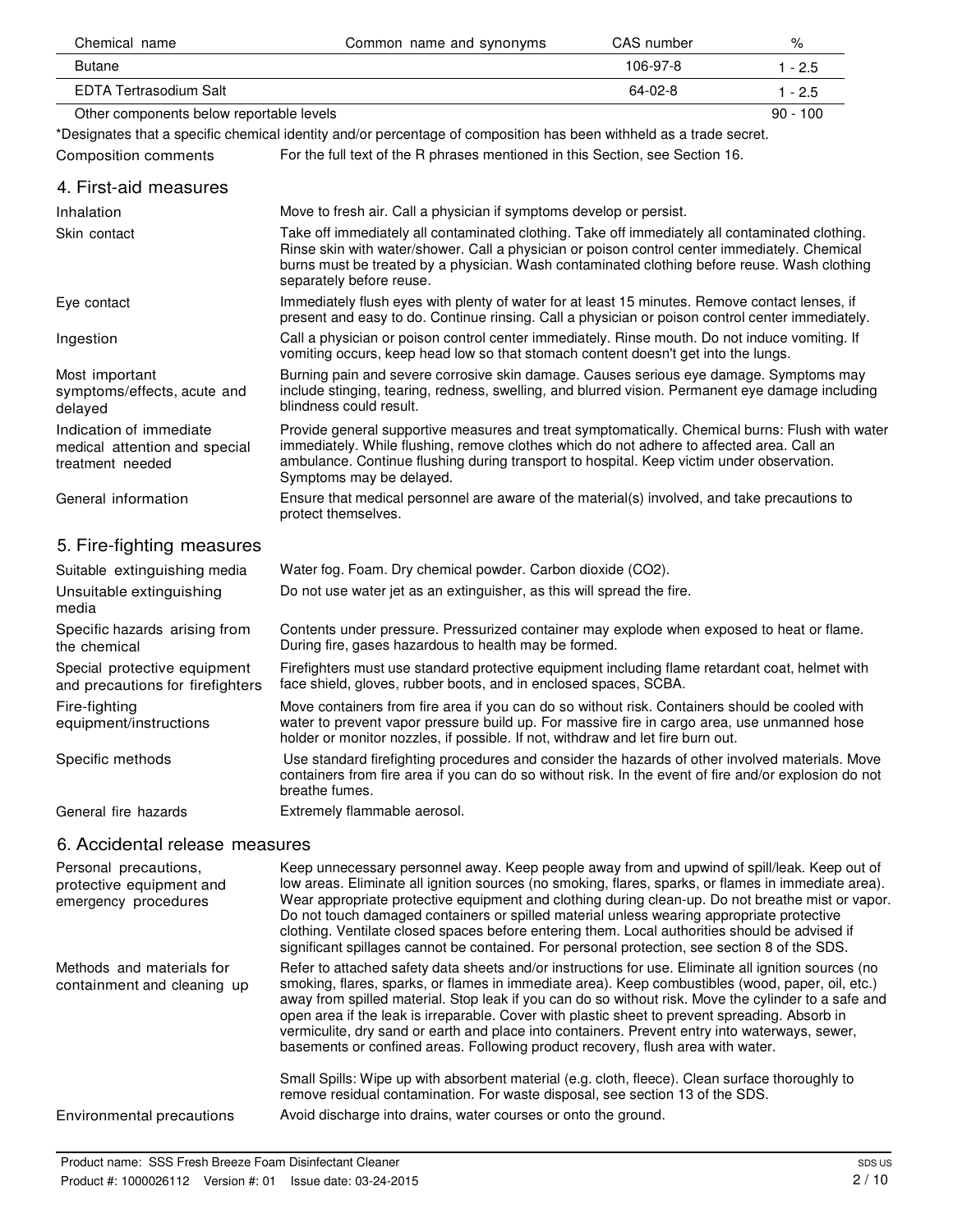### 7. Handling and storage

| Precautions for safe handling                                   | Pressurized container: Do not pierce or burn, even after use. Do not use if spray button is missing<br>or defective. Do not spray on a naked flame or any other incandescent material. Do not smoke<br>while using or until sprayed surface is thoroughly dry. Do not cut, weld, solder, drill, grind, or<br>expose containers to heat, flame, sparks, or other sources of ignition. Avoid contact with skin, eyes<br>and clothing. All equipment used when handling the product must be grounded. Use non-sparking<br>tools and explosion-proof equipment. Do not re-use empty containers. Do not breathe mist or<br>vapor. Do not get in eyes, on skin, or on clothing. Avoid prolonged exposure. Use only in<br>well-ventilated areas. Wear appropriate personal protective equipment. Observe good industrial<br>hygiene practices. |
|-----------------------------------------------------------------|-----------------------------------------------------------------------------------------------------------------------------------------------------------------------------------------------------------------------------------------------------------------------------------------------------------------------------------------------------------------------------------------------------------------------------------------------------------------------------------------------------------------------------------------------------------------------------------------------------------------------------------------------------------------------------------------------------------------------------------------------------------------------------------------------------------------------------------------|
| Conditions for safe storage,<br>including any incompatibilities | Level 1 Aerosol.                                                                                                                                                                                                                                                                                                                                                                                                                                                                                                                                                                                                                                                                                                                                                                                                                        |
|                                                                 | Store locked up. Pressurized container. Protect from sunlight and do not expose to temperatures<br>exceeding 50 °C/122 °F. Do not puncture, incinerate or crush. Do not handle or store near an open<br>flame, heat or other sources of ignition. This material can accumulate static charge which may<br>cause spark and become an ignition source. Store in a well-ventilated place. Refrigeration<br>recommended. Store away from incompatible materials (see Section 10 of the SDS). Level 1<br>Aerosol (NFPA 30B)                                                                                                                                                                                                                                                                                                                  |

### 8. Exposure controls/personal protection

#### Occupational exposure limits

US. OSHA Table Z-1 Limits for Air Contaminants (29 CFR 1910.1000)

| Components                                                                                          |            | Type        |                                                |                                   | Value  |                       |  |
|-----------------------------------------------------------------------------------------------------|------------|-------------|------------------------------------------------|-----------------------------------|--------|-----------------------|--|
| 2-Butoxyethanol (CAS<br>$111 - 76 - 2$                                                              |            | PEL         |                                                |                                   |        | 240 mg/m3             |  |
|                                                                                                     |            |             |                                                |                                   | 50 ppm |                       |  |
| US. ACGIH Threshold Limit Values                                                                    |            |             |                                                |                                   |        |                       |  |
| Components                                                                                          |            | Type        |                                                |                                   | Value  |                       |  |
| 2-Butoxyethanol (CAS<br>$111 - 76 - 2$                                                              |            | <b>TWA</b>  |                                                |                                   | 20 ppm |                       |  |
| Butane (CAS 106-97-8)                                                                               |            | <b>STEL</b> |                                                |                                   |        | 1000 ppm              |  |
| US. NIOSH: Pocket Guide to Chemical Hazards                                                         |            |             |                                                |                                   |        |                       |  |
| Components                                                                                          |            | Type        |                                                |                                   | Value  |                       |  |
| 2-Butoxyethanol (CAS<br>$111 - 76 - 2$                                                              |            | <b>TWA</b>  |                                                |                                   |        | 24 mg/m3              |  |
| Butane (CAS 106-97-8)                                                                               |            | <b>TWA</b>  |                                                |                                   | 5 ppm  | 1900 mg/m3<br>800 ppm |  |
| Biological limit values                                                                             |            |             |                                                |                                   |        |                       |  |
| <b>ACGIH Biological Exposure Indices</b>                                                            |            |             |                                                |                                   |        |                       |  |
| Components                                                                                          | Value      |             | Determinant                                    | Specimen                          |        | Sampling Time         |  |
| 2-Butoxyethanol (CAS<br>$111 - 76 - 2$                                                              | $200$ mg/g |             | Butoxyacetic<br>acid (BAA),<br>with hydrolysis | Creatinine in<br>urine            |        | $\star$               |  |
| * - For sampling details, please see the source document.                                           |            |             |                                                |                                   |        |                       |  |
| Exposure guidelines                                                                                 |            |             |                                                |                                   |        |                       |  |
| US - California OELs: Skin designation                                                              |            |             |                                                |                                   |        |                       |  |
| 2-Butoxyethanol (CAS 111-76-2)<br>US - Minnesota Haz Subs: Skin designation applies                 |            |             |                                                | Can be absorbed through the skin. |        |                       |  |
| 2-Butoxyethanol (CAS 111-76-2)<br>US - Tennesse OELs: Skin designation                              |            |             |                                                | Skin designation applies.         |        |                       |  |
| 2-Butoxyethanol (CAS 111-76-2)<br>US NIOSH Pocket Guide to Chemical Hazards: Skin designation       |            |             |                                                | Can be absorbed through the skin. |        |                       |  |
| 2-Butoxyethanol (CAS 111-76-2)<br>US. OSHA Table Z-1 Limits for Air Contaminants (29 CFR 1910.1000) |            |             |                                                | Can be absorbed through the skin. |        |                       |  |
| 2-Butoxyethanol (CAS 111-76-2)                                                                      |            |             |                                                | Can be absorbed through the skin. |        |                       |  |
|                                                                                                     |            |             |                                                |                                   |        |                       |  |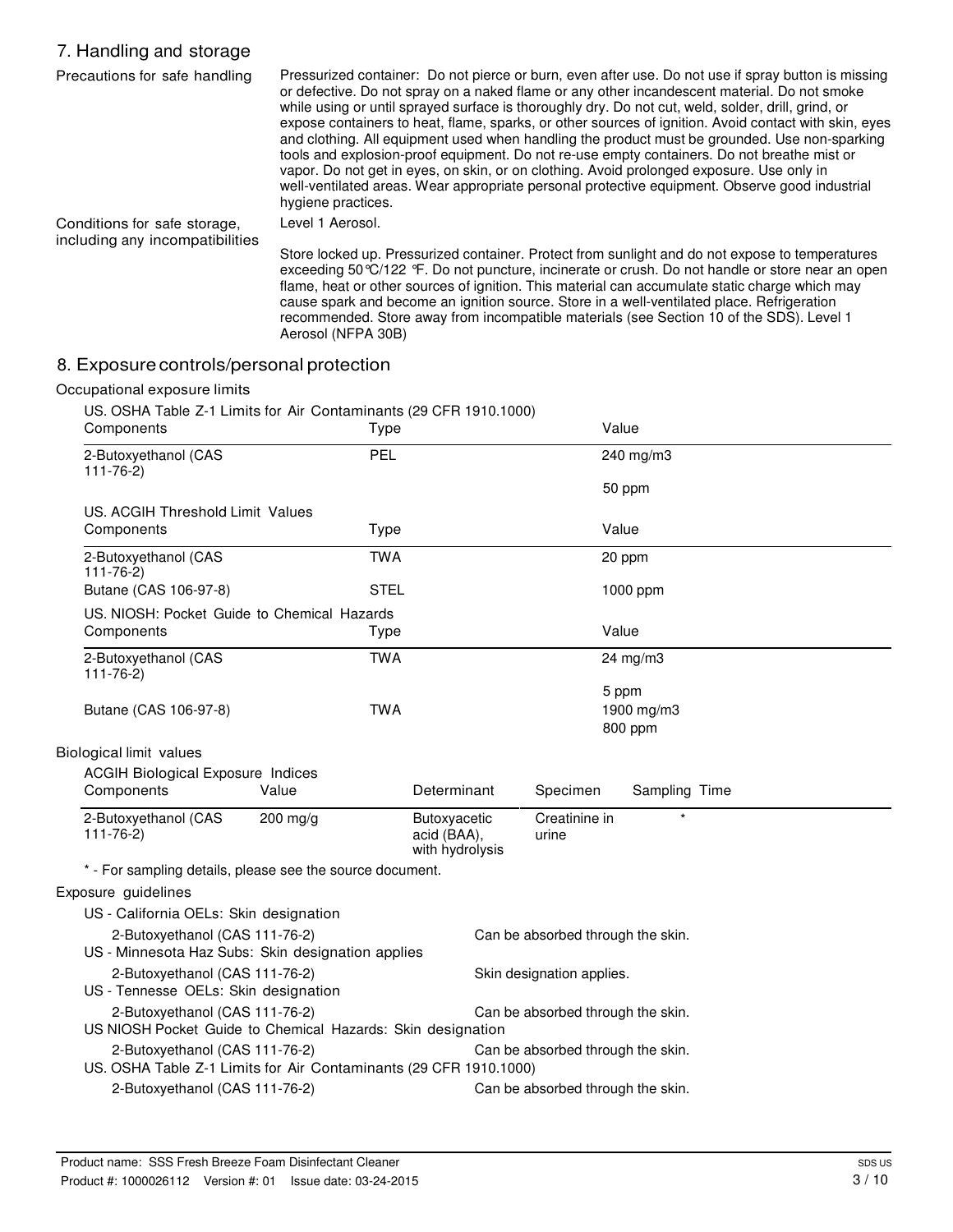| Appropriate engineering<br>controls | Explosion-proof general and local exhaust ventilation. Good general ventilation (typically 10 air<br>changes per hour) should be used. Ventilation rates should be matched to conditions. If<br>applicable, use process enclosures, local exhaust ventilation, or other engineering controls to<br>maintain airborne levels below recommended exposure limits. If exposure limits have not been<br>established, maintain airborne levels to an acceptable level. Eye wash facilities and emergency<br>shower must be available when handling this product. Facilities storing or utilizing this material<br>should be equipped with an eyewash facility and a safety shower. |  |  |
|-------------------------------------|------------------------------------------------------------------------------------------------------------------------------------------------------------------------------------------------------------------------------------------------------------------------------------------------------------------------------------------------------------------------------------------------------------------------------------------------------------------------------------------------------------------------------------------------------------------------------------------------------------------------------------------------------------------------------|--|--|
|                                     | Individual protection measures, such as personal protective equipment                                                                                                                                                                                                                                                                                                                                                                                                                                                                                                                                                                                                        |  |  |
| Eye/face protection                 | Wear safety glasses with side shields (or goggles) and a face shield.                                                                                                                                                                                                                                                                                                                                                                                                                                                                                                                                                                                                        |  |  |
| Hand protection                     | Wear appropriate chemical resistant gloves.                                                                                                                                                                                                                                                                                                                                                                                                                                                                                                                                                                                                                                  |  |  |
| Skin protection                     |                                                                                                                                                                                                                                                                                                                                                                                                                                                                                                                                                                                                                                                                              |  |  |
| Other                               | Wear appropriate chemical resistant clothing.                                                                                                                                                                                                                                                                                                                                                                                                                                                                                                                                                                                                                                |  |  |
| Respiratory protection              | If permissible levels are exceeded use NIOSH mechanical filter / organic vapor cartridge or an<br>air-supplied respirator.                                                                                                                                                                                                                                                                                                                                                                                                                                                                                                                                                   |  |  |
| Thermal hazards                     | Wear appropriate thermal protective clothing, when necessary.                                                                                                                                                                                                                                                                                                                                                                                                                                                                                                                                                                                                                |  |  |
| General hygiene<br>considerations   | When using do not smoke. Always observe good personal hygiene measures, such as washing<br>after handling the material and before eating, drinking, and/or smoking. Routinely wash work<br>clothing and protective equipment to remove contaminants.                                                                                                                                                                                                                                                                                                                                                                                                                         |  |  |

# 9. Physical and chemical properties

| Appearance                                        |                                            |
|---------------------------------------------------|--------------------------------------------|
| <b>Physical state</b>                             | Liquid.                                    |
| Form                                              | Aerosol.                                   |
| Color                                             | Yellow.                                    |
| Odor                                              | Characteristic.                            |
| Odor threshold                                    | Not available.                             |
| pH                                                | 11.8 - 12.8 estimated                      |
| Melting point/freezing point                      | Not available.                             |
| Initial boiling point and boiling<br>range        | 212 °F (100 °C) estimated                  |
| Flash point                                       | -156.0 °F (-104.4 °C) Propellant estimated |
| Evaporation rate                                  | Not available.                             |
| Flammability (solid, gas)                         | Not available.                             |
| Upper/lower flammability or explosive limits      |                                            |
| Flammability limit - lower<br>(% )                | Not available.                             |
| Flammability limit - upper<br>(% )                | Not available.                             |
| Explosive limit - lower (%)                       | Not available.                             |
| Explosive limit - upper (%)                       | Not available.                             |
| Vapor pressure                                    | 60 - 70 psig @ 70F estimated               |
| Vapor density                                     | Not available.                             |
| Relative density                                  | Not available.                             |
| Solubility(ies)                                   |                                            |
| Solubility (water)                                | Not available.                             |
| <b>Partition coefficient</b><br>(n-octanol/water) | Not available.                             |
| Auto-ignition temperature                         | Not available.                             |
| Decomposition temperature                         | Not available.                             |
| Viscosity                                         | Not available.                             |
| Other information                                 |                                            |
| Specific gravity                                  | 0.979 estimated estimated                  |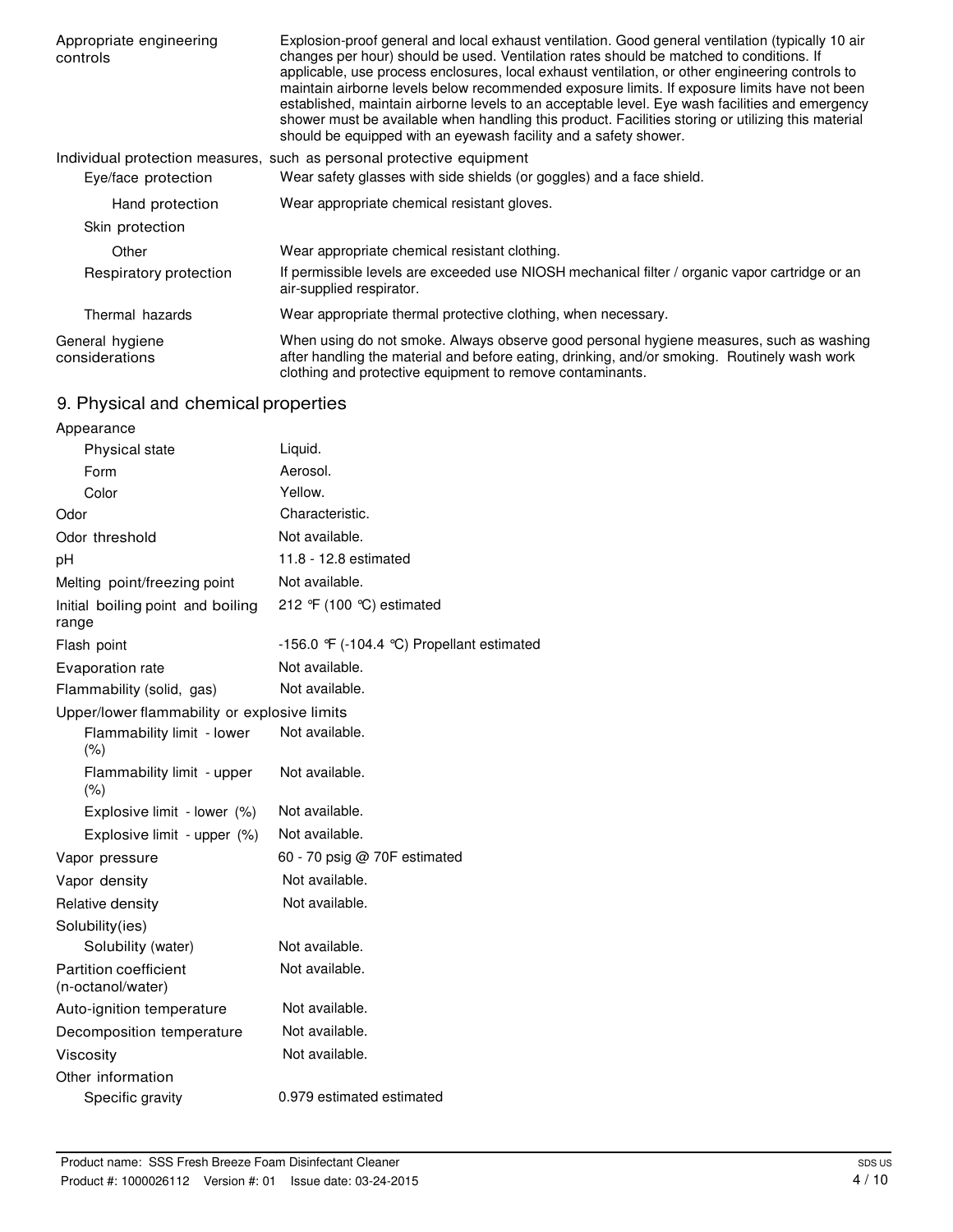### 10. Stability and reactivity

| Reactivity                            | Reacts violently with strong acids. This product may react with oxidizing agents.                                                                                                                                                                 |
|---------------------------------------|---------------------------------------------------------------------------------------------------------------------------------------------------------------------------------------------------------------------------------------------------|
| Chemical stability                    | Material is stable under normal conditions.                                                                                                                                                                                                       |
| Possibility of hazardous<br>reactions | No dangerous reaction known under conditions of normal use. Hazardous polymerization does not<br>occur.                                                                                                                                           |
| Conditions to avoid                   | Avoid heat, sparks, open flames and other ignition sources. Avoid temperatures exceeding the<br>flash point. Do not mix with other chemicals. Contact with incompatible materials. Fire or intense<br>heat may cause violent rupture of packages. |
| Incompatible materials                | Acids. Strong oxidizing agents. Oxidizing agents.                                                                                                                                                                                                 |
| Hazardous decomposition<br>products   | No hazardous decomposition products are known.                                                                                                                                                                                                    |

### 11. Toxicological information

#### Information on likely routes of exposure

| Ingestion                                                                          | Causes digestive tract burns. Ingestion may cause severe irritation of the mouth, the esophagus<br>and the gastrointestinal tract.                                                                                                              |
|------------------------------------------------------------------------------------|-------------------------------------------------------------------------------------------------------------------------------------------------------------------------------------------------------------------------------------------------|
| Inhalation                                                                         | May cause irritation to the respiratory system. Prolonged inhalation may be harmful.                                                                                                                                                            |
| Skin contact                                                                       | Causes severe skin burns.                                                                                                                                                                                                                       |
|                                                                                    | 2-Butoxy ethanol may be absorbed through the skin in toxic amounts if contact is repeated and<br>prolonged. These effects have not been observed in humans.                                                                                     |
| Eye contact                                                                        | Causes serious eye damage.                                                                                                                                                                                                                      |
| Symptoms related to the<br>physical, chemical and<br>toxicological characteristics | Burning pain and severe corrosive skin damage. Causes serious eye damage. Symptoms may<br>include stinging, tearing, redness, swelling, and blurred vision. Permanent eye damage including<br>blindness could result. Causes severe eye damage. |

### Information on toxicological effects

| Acute toxicity | Expected to be a low hazard for usual industrial or commercial handling by trained personnel. |                                       |  |  |
|----------------|-----------------------------------------------------------------------------------------------|---------------------------------------|--|--|
| Product        | <b>Species</b>                                                                                | <b>Test Results</b>                   |  |  |
|                | 19 OZ FOAMING DSNFCTNT DEOD (CAS Mixture)                                                     |                                       |  |  |
| Acute          |                                                                                               |                                       |  |  |
| Dermal         |                                                                                               |                                       |  |  |
| LD50           | Guinea pig                                                                                    | 4742.2681 ml/kg, 24 Hours estimated   |  |  |
|                |                                                                                               | 150.5155 ml/kg, 4 Days estimated      |  |  |
|                | Rabbit                                                                                        | 8969.0723 mg/kg, 24 Hours estimated   |  |  |
|                |                                                                                               | 3095.6687 ml/kg, 24 Hours estimated   |  |  |
|                | Rat                                                                                           | 40454.3516 mg/kg, 24 Hours estimated  |  |  |
|                |                                                                                               | 4536 mg/kg                            |  |  |
| Inhalation     |                                                                                               |                                       |  |  |
| LC100          | Cat                                                                                           | 3000 % estimated                      |  |  |
| LC50           | Mouse                                                                                         | 41233.332 mg/l, 120 Minutes estimated |  |  |
|                |                                                                                               | 1733.3334 %, 120 Minutes estimated    |  |  |
|                |                                                                                               | 533.3334 mm/l, 2 Hours estimated      |  |  |
|                | Rabbit                                                                                        | 8247.4229 ppm, 7 Hours estimated      |  |  |
|                | Rat                                                                                           | 9084.1875 ppm, 4 Hours estimated      |  |  |
|                |                                                                                               | 861.3093 mg/l, 4 Hours estimated      |  |  |
|                |                                                                                               | 44 mg/l/4h                            |  |  |
| Oral           |                                                                                               |                                       |  |  |
| LD100          | Rabbit                                                                                        | 14329.8965 mg/kg estimated            |  |  |
| LD50           | Dog                                                                                           | 14329.8965 mg/kg estimated            |  |  |
|                | Guinea pig                                                                                    | 24742.2676 mg/kg estimated            |  |  |
|                | Rat                                                                                           |                                       |  |  |
|                |                                                                                               |                                       |  |  |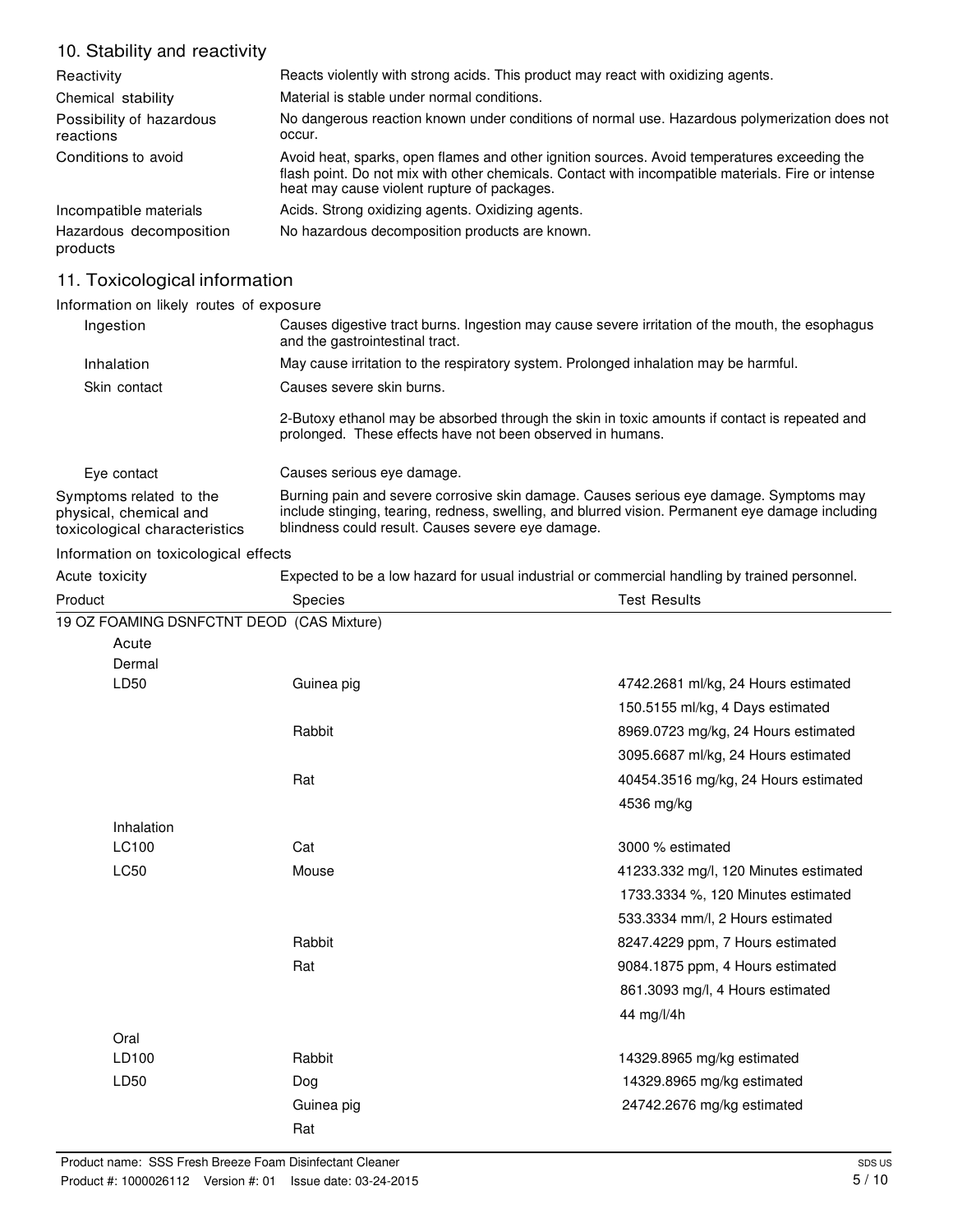| Components                                             | Species                                                                                                             | <b>Test Results</b>                                 |  |
|--------------------------------------------------------|---------------------------------------------------------------------------------------------------------------------|-----------------------------------------------------|--|
| 2-Butoxyethanol (CAS 111-76-2)                         |                                                                                                                     |                                                     |  |
| Acute                                                  |                                                                                                                     |                                                     |  |
| Dermal                                                 |                                                                                                                     |                                                     |  |
| LD50                                                   | Guinea pig                                                                                                          | 230 ml/kg, 24 Hours                                 |  |
|                                                        |                                                                                                                     | 7.3 ml/kg, 4 Days                                   |  |
|                                                        | Rabbit                                                                                                              | 450 ml/kg, 24 Hours                                 |  |
|                                                        |                                                                                                                     | 435 mg/kg, 24 Hours                                 |  |
|                                                        |                                                                                                                     | $0.63$ ml/kg                                        |  |
|                                                        | Rat                                                                                                                 | > 2000 mg/kg, 24 Hours                              |  |
| Inhalation                                             |                                                                                                                     |                                                     |  |
| LC50                                                   | Rabbit                                                                                                              | 400 ppm, 7 Hours                                    |  |
|                                                        | Rat                                                                                                                 | 450 ppm, 4 Hours                                    |  |
| Oral                                                   |                                                                                                                     |                                                     |  |
| LD100                                                  | Rabbit                                                                                                              | 695 mg/kg                                           |  |
| LD50                                                   | Dog                                                                                                                 | > 695 mg/kg                                         |  |
|                                                        | Guinea pig                                                                                                          | 1200 mg/kg                                          |  |
|                                                        | Rat                                                                                                                 | 530 - 2800 mg/kg                                    |  |
| Butane (CAS 106-97-8)                                  |                                                                                                                     |                                                     |  |
| Acute                                                  |                                                                                                                     |                                                     |  |
| Inhalation                                             |                                                                                                                     |                                                     |  |
| LC50                                                   | Mouse                                                                                                               | 1237 mg/l, 120 Minutes                              |  |
|                                                        |                                                                                                                     | 52 %, 120 Minutes                                   |  |
|                                                        | Rat                                                                                                                 | 1355 mg/l                                           |  |
| EDTA Tertrasodium Salt (CAS 64-02-8)                   |                                                                                                                     |                                                     |  |
| Acute                                                  |                                                                                                                     |                                                     |  |
| Oral                                                   |                                                                                                                     |                                                     |  |
| LD50                                                   | Rat                                                                                                                 | 1658 mg/kg                                          |  |
|                                                        | * Estimates for product may be based on additional component data not shown.                                        |                                                     |  |
| Skin corrosion/irritation                              | Causes severe skin burns and eye damage.                                                                            |                                                     |  |
| Serious eye damage/eye                                 | Causes serious eye damage.                                                                                          |                                                     |  |
| irritation                                             |                                                                                                                     |                                                     |  |
| Respiratory or skin sensitization                      |                                                                                                                     |                                                     |  |
| Respiratory sensitization                              | Not a respiratory sensitizer.                                                                                       |                                                     |  |
| Skin sensitization                                     | This product is not expected to cause skin sensitization.                                                           |                                                     |  |
| Germ cell mutagenicity                                 | No data available to indicate product or any components present at greater than 0.1% are<br>mutagenic or genotoxic. |                                                     |  |
| Carcinogenicity                                        | This product is not considered to be a carcinogen by IARC, ACGIH, NTP, or OSHA.                                     |                                                     |  |
| IARC Monographs. Overall Evaluation of Carcinogenicity |                                                                                                                     |                                                     |  |
| 2-Butoxyethanol (CAS 111-76-2)                         |                                                                                                                     | 3 Not classifiable as to carcinogenicity to humans. |  |
| Not listed.                                            | OSHA Specifically Regulated Substances (29 CFR 1910.1001-1050)                                                      |                                                     |  |
| Reproductive toxicity                                  | This product is not expected to cause reproductive or developmental effects.                                        |                                                     |  |
| Specific target organ toxicity -<br>single exposure    | Not classified.                                                                                                     |                                                     |  |
| Specific target organ toxicity -<br>repeated exposure  | Not classified.                                                                                                     |                                                     |  |
| Aspiration hazard                                      | Not an aspiration hazard.                                                                                           |                                                     |  |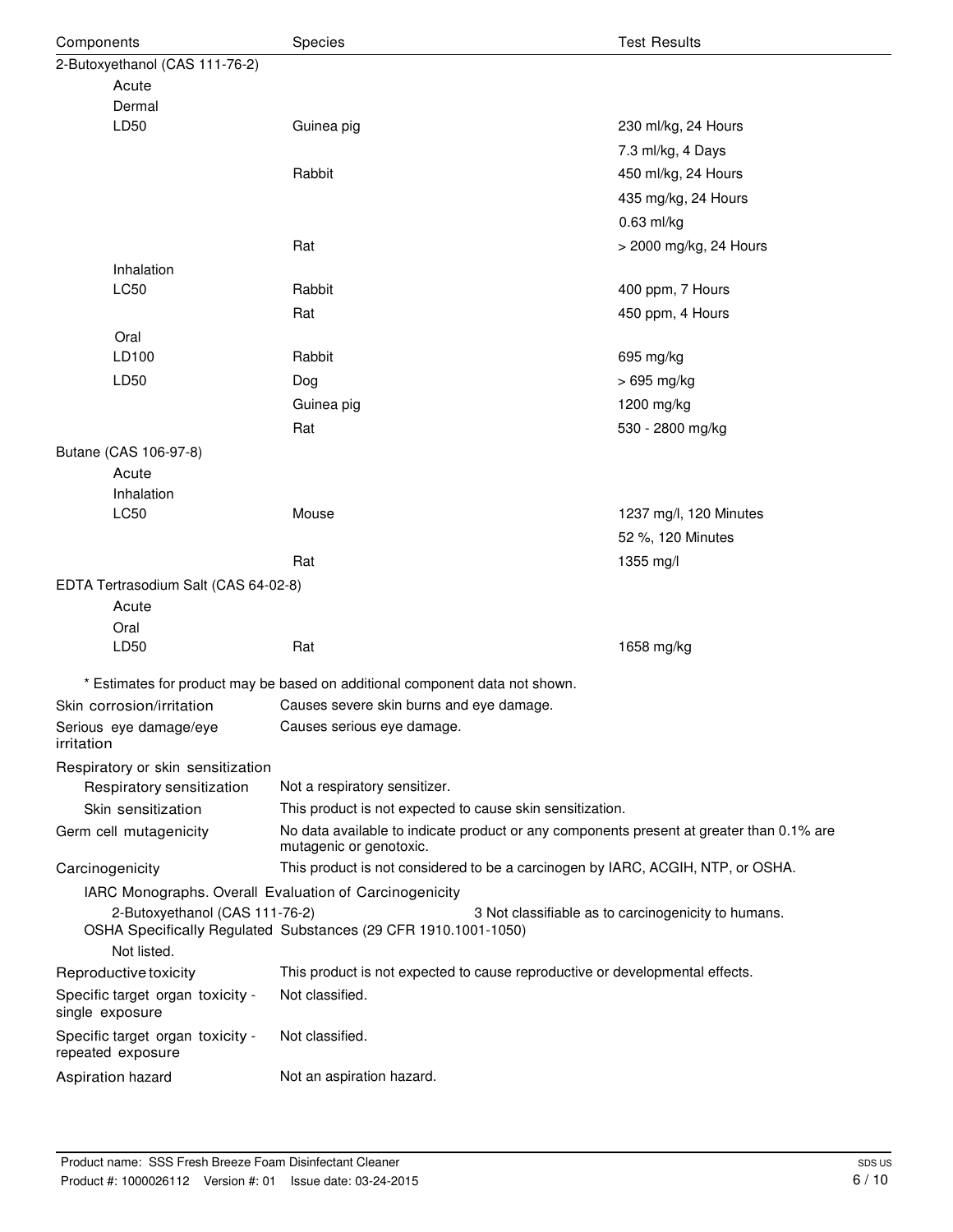Chronic effects **Prolonged inhalation may be harmful. May be harmful if absorbed through skin.** 

2-Butoxy ethanol may be absorbed through the skin in toxic amounts if contact is repeated and prolonged. These effects have not been observed in humans.

### 12. Ecological information

| Ecotoxicity |
|-------------|
|-------------|

The product is not classified as environmentally hazardous. However, this does not exclude the possibility that large or frequent spills can have a harmful or damaging effect on the environment.

| Product                                                                                                            |                                                                                                                                                                                                                                                  |                                                                                                                                                                                                                        | <b>Test Results</b>                                                                               |  |  |
|--------------------------------------------------------------------------------------------------------------------|--------------------------------------------------------------------------------------------------------------------------------------------------------------------------------------------------------------------------------------------------|------------------------------------------------------------------------------------------------------------------------------------------------------------------------------------------------------------------------|---------------------------------------------------------------------------------------------------|--|--|
|                                                                                                                    | Species                                                                                                                                                                                                                                          |                                                                                                                                                                                                                        |                                                                                                   |  |  |
| 19 OZ FOAMING DSNFCTNT DEOD LB(CAS Mixture)                                                                        |                                                                                                                                                                                                                                                  |                                                                                                                                                                                                                        |                                                                                                   |  |  |
| Aquatic<br>Algae                                                                                                   | IC <sub>50</sub>                                                                                                                                                                                                                                 | Algae                                                                                                                                                                                                                  | 86.0535 mg/L, 72 Hours                                                                            |  |  |
| Crustacea                                                                                                          | EC50                                                                                                                                                                                                                                             | Daphnia                                                                                                                                                                                                                | 43604 mg/L, 48 Hours                                                                              |  |  |
| Fish                                                                                                               | <b>LC50</b>                                                                                                                                                                                                                                      | Fish                                                                                                                                                                                                                   | 1165 mg/L, 96 Hours                                                                               |  |  |
|                                                                                                                    |                                                                                                                                                                                                                                                  |                                                                                                                                                                                                                        |                                                                                                   |  |  |
| Components                                                                                                         |                                                                                                                                                                                                                                                  | <b>Species</b>                                                                                                                                                                                                         | <b>Test Results</b>                                                                               |  |  |
| 2-Butoxyethanol (CAS 111-76-2)                                                                                     |                                                                                                                                                                                                                                                  |                                                                                                                                                                                                                        |                                                                                                   |  |  |
| Aquatic<br>Fish                                                                                                    | <b>LC50</b>                                                                                                                                                                                                                                      | Inland silverside (Menidia beryllina)                                                                                                                                                                                  | 1250 mg/l, 96 hours                                                                               |  |  |
|                                                                                                                    |                                                                                                                                                                                                                                                  |                                                                                                                                                                                                                        |                                                                                                   |  |  |
| EDTA Tertrasodium Salt (CAS 64-02-8)<br>Aquatic                                                                    |                                                                                                                                                                                                                                                  |                                                                                                                                                                                                                        |                                                                                                   |  |  |
| Algae                                                                                                              | IC <sub>50</sub>                                                                                                                                                                                                                                 | Algae                                                                                                                                                                                                                  | 1.01 mg/L, 72 Hours                                                                               |  |  |
| Fish                                                                                                               | <b>LC50</b>                                                                                                                                                                                                                                      | Bluegill (Lepomis macrochirus)                                                                                                                                                                                         | 472 - 500 mg/l, 96 hours                                                                          |  |  |
|                                                                                                                    |                                                                                                                                                                                                                                                  |                                                                                                                                                                                                                        |                                                                                                   |  |  |
| Bioaccumulative potential<br>Partition coefficient n-octanol / water (log Kow)<br>2-Butoxyethanol<br><b>Butane</b> | No data available.                                                                                                                                                                                                                               | 0.83<br>2.89                                                                                                                                                                                                           |                                                                                                   |  |  |
| Mobility in soil                                                                                                   |                                                                                                                                                                                                                                                  | No data available.                                                                                                                                                                                                     |                                                                                                   |  |  |
| Other adverse effects                                                                                              |                                                                                                                                                                                                                                                  | No other adverse environmental effects (e.g. ozone depletion, photochemical ozone creation<br>potential, endocrine disruption, global warming potential) are expected from this component.                             |                                                                                                   |  |  |
| 13. Disposal considerations                                                                                        |                                                                                                                                                                                                                                                  |                                                                                                                                                                                                                        |                                                                                                   |  |  |
| Disposal instructions                                                                                              |                                                                                                                                                                                                                                                  | Collect and reclaim or dispose in sealed containers at licensed waste disposal site. Contents<br>with local/regional/national/international regulations.                                                               | under pressure. Do not puncture, incinerate or crush. Dispose of contents/container in accordance |  |  |
| Local disposal regulations                                                                                         |                                                                                                                                                                                                                                                  | Dispose in accordance with all applicable regulations.                                                                                                                                                                 |                                                                                                   |  |  |
| Hazardous waste code                                                                                               | The waste code should be assigned in discussion between the user, the producer and the waste<br>disposal company.                                                                                                                                |                                                                                                                                                                                                                        |                                                                                                   |  |  |
| Waste from residues / unused<br>products                                                                           |                                                                                                                                                                                                                                                  | Dispose of in accordance with local regulations. Empty containers or liners may retain some<br>product residues. This material and its container must be disposed of in a safe manner (see:<br>Disposal instructions). |                                                                                                   |  |  |
| Contaminated packaging                                                                                             | Empty containers should be taken to an approved waste handling site for recycling or disposal.<br>Since emptied containers may retain product residue, follow label warnings even after container is<br>emptied. Do not re-use empty containers. |                                                                                                                                                                                                                        |                                                                                                   |  |  |
| —                                                                                                                  |                                                                                                                                                                                                                                                  |                                                                                                                                                                                                                        |                                                                                                   |  |  |

# 14. Transport information

| UN number                  | UN1950                         |
|----------------------------|--------------------------------|
| UN proper shipping name    | Aerosols, flammable, corrosive |
| Transport hazard class(es) |                                |
| Class                      | 2.1                            |
| Subsidiary risk            | 8                              |
| Label(s)                   | 2.1, 8                         |
| Packing group              | Not applicable.                |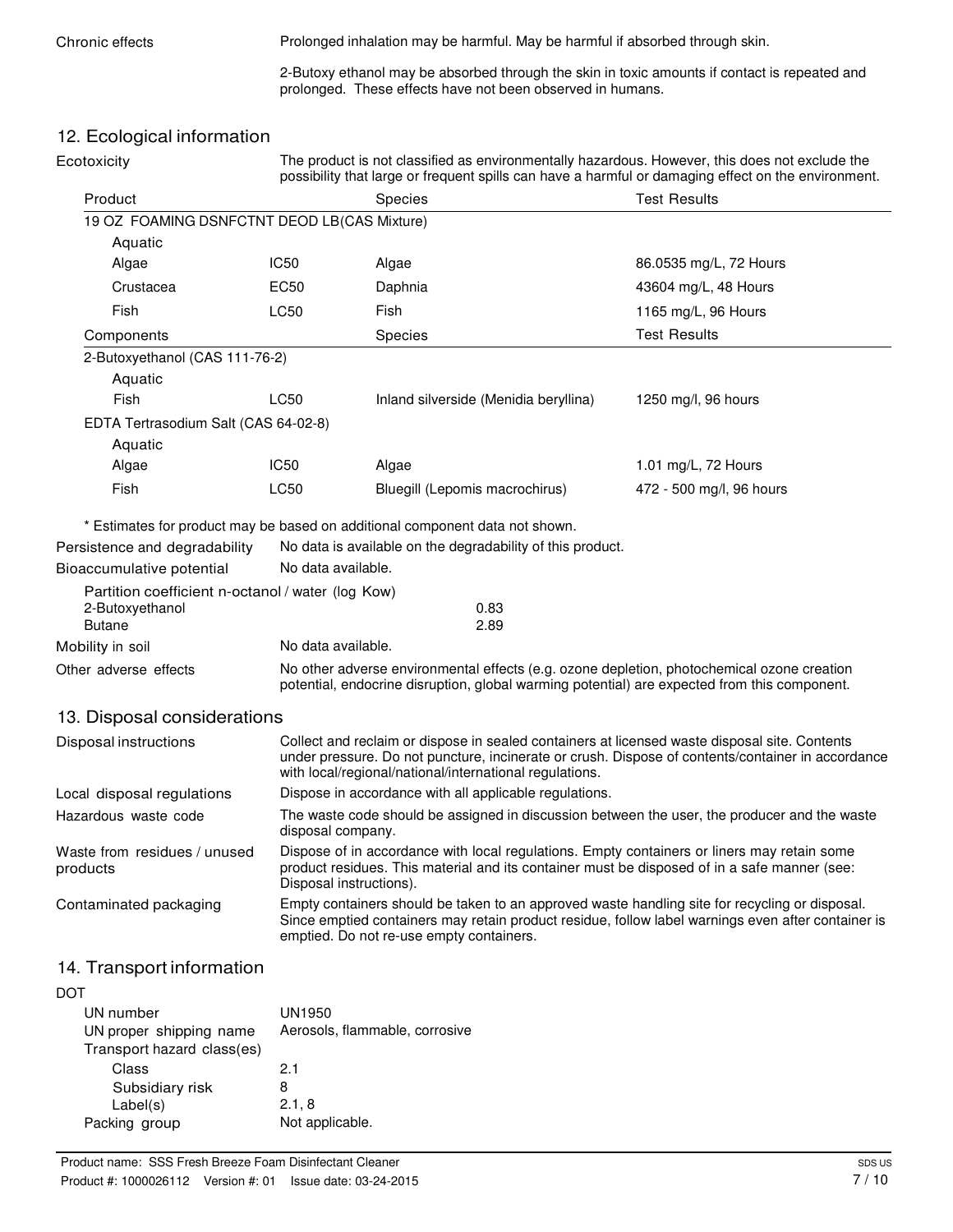| Special precautions for user | Read safety instructions, SDS and emergency procedures before handling. Read safety<br>instructions, SDS and emergency procedures before handling. |
|------------------------------|----------------------------------------------------------------------------------------------------------------------------------------------------|
| Special provisions           | A34                                                                                                                                                |
| Packaging exceptions         | 306                                                                                                                                                |
| Packaging non bulk           | None                                                                                                                                               |
| Packaging bulk               | None                                                                                                                                               |

This product meets the exception requirements of section 173.306 as a limited quantity and may be shipped as a limited quantity. Until 12/31/2020, the "Consumer Commodity - ORM-D" marking may still be used in place of the new limited quantity diamond mark for packages of UN 1950 Aerosols. Limited quantities require the limited quantity diamond mark on cartons after 12/31/20 and may be used now in place of the "Consumer Commodity ORM-D" marking and both may be displayed concurrently.

#### IATA

| UN number                                                      | <b>UN1950</b>                                                                                                                                      |
|----------------------------------------------------------------|----------------------------------------------------------------------------------------------------------------------------------------------------|
| UN proper shipping name                                        | Aerosols, flammable, containing substances in Class 8, Packing Group III                                                                           |
| Transport hazard class(es)                                     |                                                                                                                                                    |
| Class                                                          | 2.1                                                                                                                                                |
| Subsidiary risk                                                | 8                                                                                                                                                  |
| Label(s) Packing                                               | 2.1, 8                                                                                                                                             |
| group Environmental                                            | Not applicable.                                                                                                                                    |
| hazards ERG Code                                               | No.                                                                                                                                                |
|                                                                | 10C                                                                                                                                                |
| Special precautions for user                                   | Read safety instructions, SDS and emergency procedures before handling. Read safety<br>instructions, SDS and emergency procedures before handling. |
| Other information                                              |                                                                                                                                                    |
| Passenger and cargo<br>aircraft                                | Allowed.                                                                                                                                           |
| Cargo aircraft only                                            | Allowed.                                                                                                                                           |
| Packaging Exceptions                                           | LTD QTY                                                                                                                                            |
| <b>IMDG</b>                                                    |                                                                                                                                                    |
| UN number                                                      | UN1950                                                                                                                                             |
| UN proper shipping name                                        | <b>AEROSOLS</b>                                                                                                                                    |
| Transport hazard class(es)                                     |                                                                                                                                                    |
| Class                                                          | 2.1                                                                                                                                                |
| Subsidiary risk                                                | 8                                                                                                                                                  |
| Label(s) Packing                                               | 2,8                                                                                                                                                |
| group Environmental                                            | Not applicable.                                                                                                                                    |
| hazards                                                        |                                                                                                                                                    |
| Marine pollutant                                               | No.                                                                                                                                                |
| EmS                                                            | $F-D.S-U$                                                                                                                                          |
| Special precautions for user                                   | Read safety instructions, SDS and emergency procedures before handling. Read safety<br>instructions, SDS and emergency procedures before handling. |
| Packaging Exceptions                                           | <b>LTD OTY</b>                                                                                                                                     |
| Transport in bulk according to<br>Annex II of MARPOL 73/78 and | Not applicable.                                                                                                                                    |
| the IBC Code                                                   |                                                                                                                                                    |

DOT

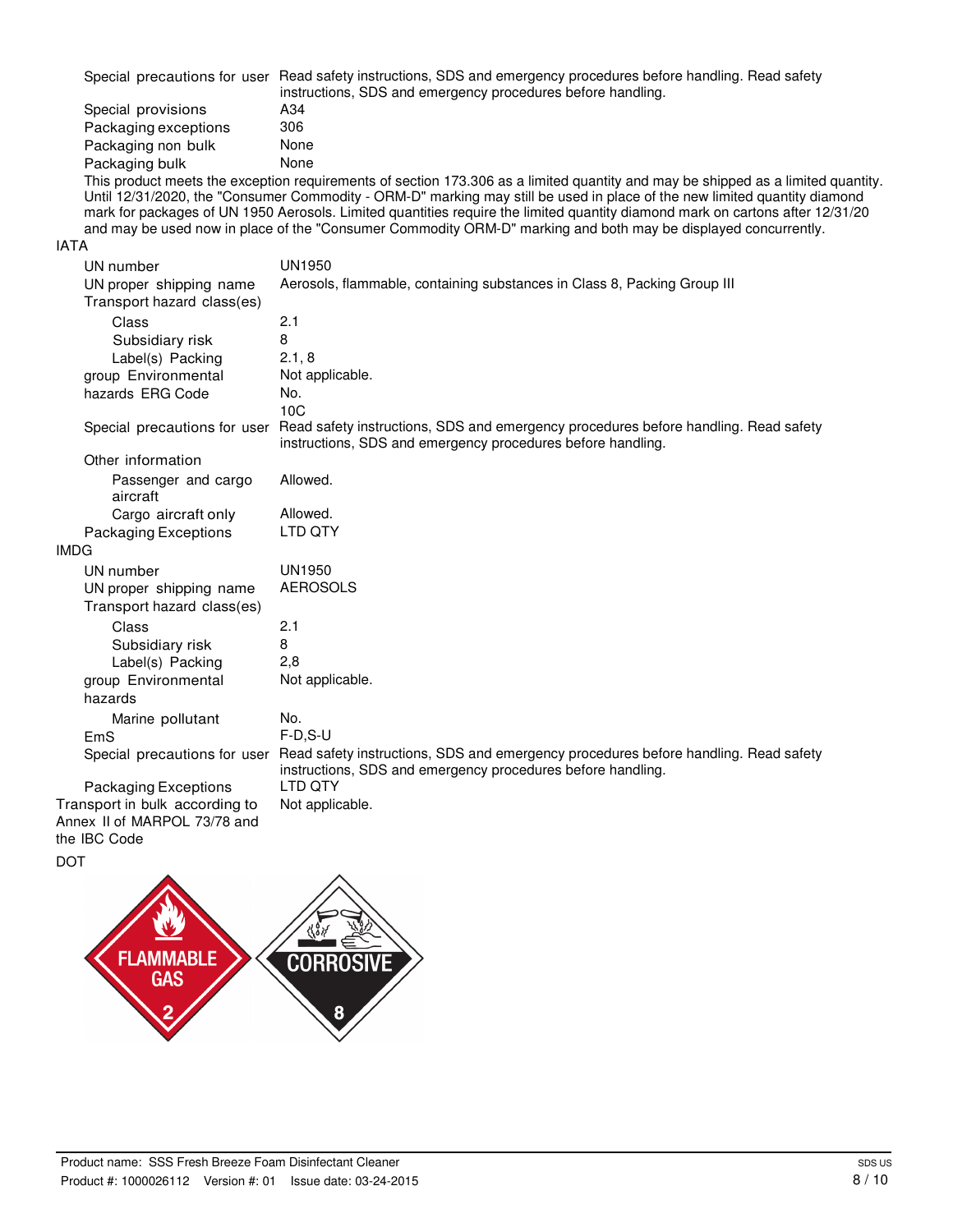



## 15. Regulatory information

| US federal regulations                                                                 |                                                                                                                      | This product is a "Hazardous Chemical" as defined by the OSHA Hazard Communication<br>Standard, 29 CFR 1910.1200.<br>All components are on the U.S. EPA TSCA Inventory List. |                                |                                                                                                  |                                                |
|----------------------------------------------------------------------------------------|----------------------------------------------------------------------------------------------------------------------|------------------------------------------------------------------------------------------------------------------------------------------------------------------------------|--------------------------------|--------------------------------------------------------------------------------------------------|------------------------------------------------|
| TSCA Section 12(b) Export Notification (40 CFR 707, Subpt. D)                          |                                                                                                                      |                                                                                                                                                                              |                                |                                                                                                  |                                                |
| Not regulated.<br>CERCLA Hazardous Substance List (40 CFR 302.4)                       |                                                                                                                      |                                                                                                                                                                              |                                |                                                                                                  |                                                |
| Not listed.<br>SARA 304 Emergency release notification                                 |                                                                                                                      |                                                                                                                                                                              |                                |                                                                                                  |                                                |
| Not regulated.<br>OSHA Specifically Regulated Substances (29 CFR 1910.1001-1050)       |                                                                                                                      |                                                                                                                                                                              |                                |                                                                                                  |                                                |
| Not listed.                                                                            |                                                                                                                      |                                                                                                                                                                              |                                |                                                                                                  |                                                |
| Superfund Amendments and Reauthorization Act of 1986 (SARA)                            |                                                                                                                      |                                                                                                                                                                              |                                |                                                                                                  |                                                |
| Hazard categories                                                                      | Immediate Hazard - Yes<br>Delayed Hazard - No<br>Fire Hazard - Yes<br>Pressure Hazard - No<br>Reactivity Hazard - No |                                                                                                                                                                              |                                |                                                                                                  |                                                |
| SARA 302 Extremely hazardous substance                                                 |                                                                                                                      |                                                                                                                                                                              |                                |                                                                                                  |                                                |
| Chemical name                                                                          | CAS number                                                                                                           | Reportable<br>quantity                                                                                                                                                       | Threshold<br>planning quantity | Threshold<br>planning quantity,<br>lower value                                                   | Threshold<br>planning quantity,<br>upper value |
| Anhydrous Ammonia<br>Hydrogen Peroxide                                                 | 7664-41-7<br>7722-84-1                                                                                               | 100<br>1000                                                                                                                                                                  | 500 lbs<br>1000 lbs            |                                                                                                  |                                                |
| SARA 311/312 Hazardous<br>chemical                                                     | <b>No</b>                                                                                                            |                                                                                                                                                                              |                                |                                                                                                  |                                                |
| SARA 313 (TRI reporting)<br>Not regulated.                                             |                                                                                                                      |                                                                                                                                                                              |                                |                                                                                                  |                                                |
| Other federal regulations                                                              |                                                                                                                      |                                                                                                                                                                              |                                |                                                                                                  |                                                |
| Clean Air Act (CAA) Section 112 Hazardous Air Pollutants (HAPs) List<br>Not regulated. |                                                                                                                      |                                                                                                                                                                              |                                |                                                                                                  |                                                |
| Clean Air Act (CAA) Section 112(r) Accidental Release Prevention (40 CFR 68.130)       |                                                                                                                      |                                                                                                                                                                              |                                |                                                                                                  |                                                |
| Butane (CAS 106-97-8)                                                                  |                                                                                                                      |                                                                                                                                                                              |                                |                                                                                                  |                                                |
| Safe Drinking Water Act<br>(SDWA)                                                      | Not regulated.                                                                                                       |                                                                                                                                                                              |                                |                                                                                                  |                                                |
| US state regulations                                                                   |                                                                                                                      | defects or other reproductive harm.                                                                                                                                          |                                | This product does not contain a chemical known to the State of California to cause cancer, birth |                                                |
|                                                                                        | US. Massachusetts RTK - Substance List                                                                               |                                                                                                                                                                              |                                |                                                                                                  |                                                |
| Butane (CAS 106-97-8)                                                                  | 2-Butoxyethanol (CAS 111-76-2)                                                                                       |                                                                                                                                                                              |                                |                                                                                                  |                                                |
|                                                                                        | US. New Jersey Worker and Community Right-to-Know Act                                                                |                                                                                                                                                                              |                                |                                                                                                  |                                                |
| Butane (CAS 106-97-8)                                                                  | 2-Butoxyethanol (CAS 111-76-2)                                                                                       |                                                                                                                                                                              |                                |                                                                                                  |                                                |
|                                                                                        | US. Pennsylvania Worker and Community Right-to-Know Law                                                              |                                                                                                                                                                              |                                |                                                                                                  |                                                |
| Butane (CAS 106-97-8)                                                                  | 2-Butoxyethanol (CAS 111-76-2)                                                                                       |                                                                                                                                                                              |                                |                                                                                                  |                                                |